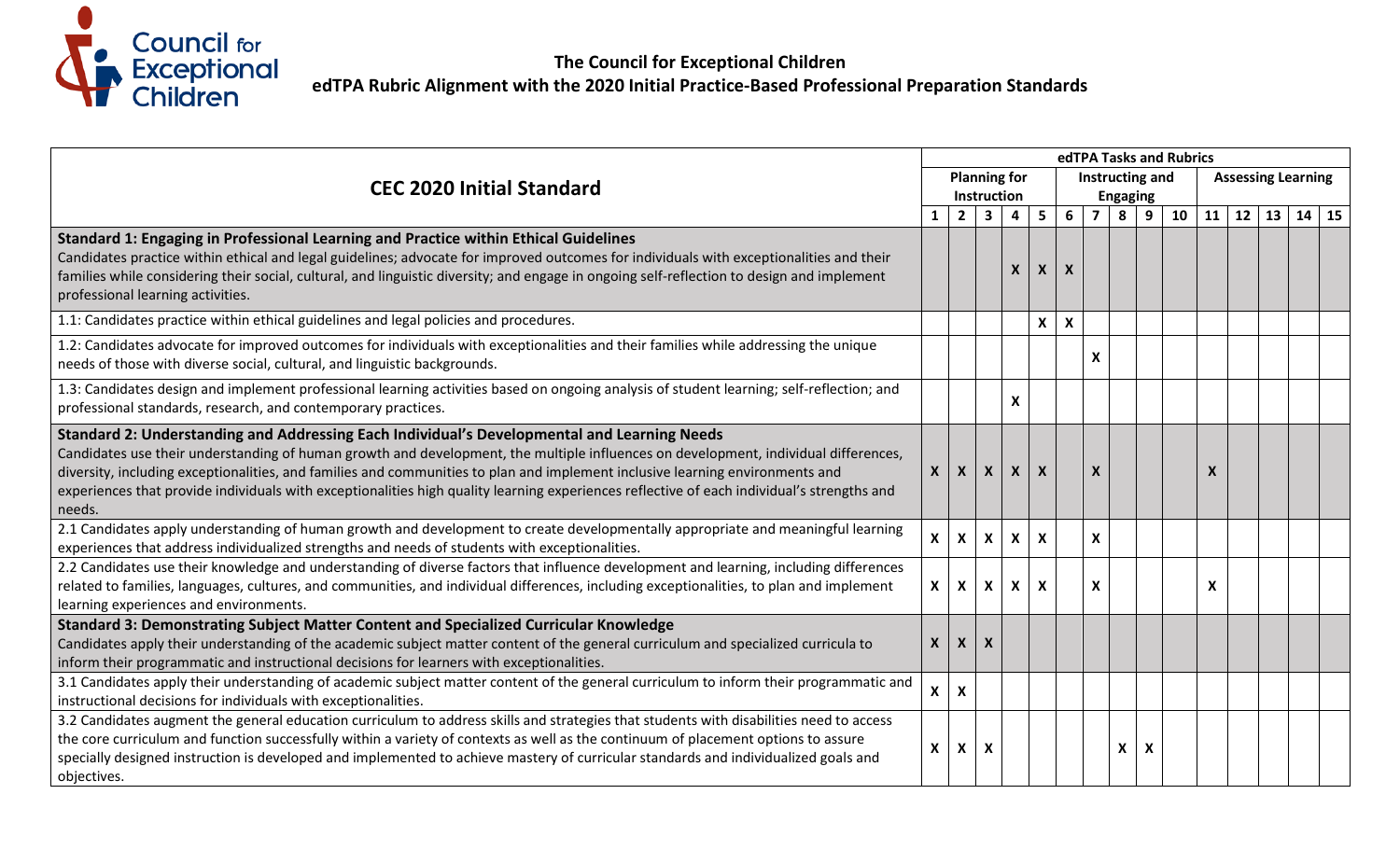

|                                                                                                                                                                                                   |              |                           |                |                           | edTPA Tasks and Rubrics   |                           |                |                           |                           |                           |                           |                           |                           |  |                                      |  |
|---------------------------------------------------------------------------------------------------------------------------------------------------------------------------------------------------|--------------|---------------------------|----------------|---------------------------|---------------------------|---------------------------|----------------|---------------------------|---------------------------|---------------------------|---------------------------|---------------------------|---------------------------|--|--------------------------------------|--|
| <b>CEC 2020 Initial Standard</b>                                                                                                                                                                  |              |                           |                | <b>Planning for</b>       |                           | Instructing and           |                |                           |                           |                           |                           | <b>Assessing Learning</b> |                           |  |                                      |  |
|                                                                                                                                                                                                   |              |                           |                | Instruction               |                           |                           |                |                           | <b>Engaging</b>           |                           |                           |                           |                           |  |                                      |  |
|                                                                                                                                                                                                   | $\mathbf{1}$ | $\overline{2}$            | 3 <sup>1</sup> | $\overline{\mathbf{4}}$   | 5 <sup>5</sup>            | $6\overline{6}$           | $\overline{7}$ | 8                         | 9 <sup>1</sup>            | $10-1$                    |                           |                           |                           |  | $11 \mid 12 \mid 13 \mid 14 \mid 15$ |  |
| Standard 4: Using Assessment to Understand the Learner and the Learning Environment for Data-Based Decision Making                                                                                |              |                           |                |                           |                           |                           |                |                           |                           |                           |                           |                           |                           |  |                                      |  |
| Candidates assess students' learning, behavior, and the classroom environment in order to evaluate and support classroom and school-                                                              |              |                           |                |                           |                           |                           |                |                           |                           |                           |                           |                           |                           |  |                                      |  |
| based problem-solving systems of intervention and instruction. Candidates evaluate students to determine their strengths and needs,                                                               |              |                           |                |                           | $\boldsymbol{X}$          |                           |                | $\boldsymbol{X}$          |                           | $\mathsf{X}$              | $\boldsymbol{X}$          | $\mathsf{x}$              | $\boldsymbol{X}$          |  | $\mathsf{X}$                         |  |
| contribute to students' eligibility determination, communicate students' progress, inform short and long-term instructional planning, and                                                         |              |                           |                |                           |                           |                           |                |                           |                           |                           |                           |                           |                           |  |                                      |  |
| make ongoing adjustments to instruction using technology as appropriate.                                                                                                                          |              |                           |                |                           |                           |                           |                |                           |                           |                           |                           |                           |                           |  |                                      |  |
| 4.1 Candidates collaboratively develop, select, administer, analyze, and interpret multiple measures of student learning, behavior, and                                                           |              |                           |                |                           |                           |                           |                |                           |                           |                           |                           |                           |                           |  |                                      |  |
| the classroom environment to evaluate and support classroom and school-based systems of intervention for students with and without                                                                |              |                           |                |                           | $\boldsymbol{\mathsf{x}}$ |                           |                | X                         |                           | $\boldsymbol{\mathsf{X}}$ | $\boldsymbol{\mathsf{X}}$ | X                         |                           |  | $\mathsf{X}$                         |  |
| exceptionalities.                                                                                                                                                                                 |              |                           |                |                           |                           |                           |                |                           |                           |                           |                           |                           |                           |  |                                      |  |
| 4.2 Candidates develop, select, administer, and interpret multiple, formal and informal, culturally and linguistically appropriate measures                                                       |              |                           |                |                           |                           |                           |                |                           |                           | X                         | $\boldsymbol{\mathsf{x}}$ |                           |                           |  | $\mathsf{X}$                         |  |
| and procedures that are valid and reliable to contribute to eligibility determination for special education services.                                                                             |              |                           |                |                           |                           |                           |                |                           |                           |                           |                           |                           |                           |  |                                      |  |
| 4.3 Candidates assess, collaboratively analyze, interpret, and communicate students' progress toward measurable outcomes using                                                                    |              |                           |                |                           | $\boldsymbol{\mathsf{x}}$ |                           |                |                           |                           | X                         | X                         | X                         | $\boldsymbol{\mathsf{X}}$ |  | $\mathsf{X}^-$                       |  |
| technology as appropriate, to inform both short- and long-term planning, and make ongoing adjustments to instruction.                                                                             |              |                           |                |                           |                           |                           |                |                           |                           |                           |                           |                           |                           |  |                                      |  |
| <b>Standard 5: Supporting Learning Using Effective Instruction</b>                                                                                                                                |              |                           |                |                           |                           |                           |                |                           |                           |                           |                           |                           |                           |  |                                      |  |
| Candidates use knowledge of individuals' development, learning needs, and assessment data to inform decisions about effective                                                                     |              |                           |                |                           |                           |                           |                |                           |                           |                           |                           |                           |                           |  |                                      |  |
| instruction. Candidates use explicit instructional strategies and employ strategies to promote active engagement and increased                                                                    | <b>X</b>     | $\boldsymbol{X}$          | $\mathsf{X}$   | $\mathsf{X}$              | $\mathsf{X}$              | $\mathsf{X}$              | $\mathsf{x}$   | $\mathsf{x}$              | $\boldsymbol{X}$          |                           | X                         |                           |                           |  | $\mathsf{X}$                         |  |
| motivation to individualize instruction to support each individual. Candidates use whole group instruction, flexible grouping, small group                                                        |              |                           |                |                           |                           |                           |                |                           |                           |                           |                           |                           |                           |  |                                      |  |
| instruction, and individual instruction. Candidates teach individuals to use meta-/cognitive strategies to support and self-regulate                                                              |              |                           |                |                           |                           |                           |                |                           |                           |                           |                           |                           |                           |  |                                      |  |
| learning.                                                                                                                                                                                         |              |                           |                |                           |                           |                           |                |                           |                           |                           |                           |                           |                           |  |                                      |  |
| 5.1 Candidates use findings from multiple assessments, including student self-assessment, that are responsive to cultural and linguistic                                                          |              |                           |                |                           |                           |                           |                |                           |                           |                           |                           |                           |                           |  |                                      |  |
| diversity and specialized as needed, to identify what students know and are able to do. They then interpret the assessment data to                                                                | X            | $\boldsymbol{\mathsf{x}}$ | $\mathbf{x}$   | $\boldsymbol{\mathsf{X}}$ | $\mathsf{X}$              | $\boldsymbol{\mathsf{X}}$ |                | $\boldsymbol{\mathsf{x}}$ |                           |                           | X                         |                           |                           |  | $\mathsf{X}$                         |  |
| appropriately plan and guide instruction to meet rigorous academic and non-academic content and goals for each individual.                                                                        |              |                           |                |                           |                           |                           |                |                           |                           |                           |                           |                           |                           |  |                                      |  |
| 5.2 Candidates use effective strategies to promote active student engagement, increase student motivation, increase opportunities to<br>respond, and enhance self-regulation of student learning. |              | $\mathbf x$               |                |                           |                           |                           | $\mathsf{X}$   | $\boldsymbol{\mathsf{X}}$ |                           |                           |                           |                           |                           |  |                                      |  |
| 5.3 Candidates use explicit, systematic instruction to teach content, strategies, and skills to make clear what a learner needs to do or                                                          |              |                           |                |                           |                           |                           |                |                           |                           |                           |                           |                           |                           |  |                                      |  |
| think about while learning.                                                                                                                                                                       | $\mathbf{x}$ |                           |                |                           |                           |                           | X              |                           |                           |                           |                           |                           |                           |  |                                      |  |
| 5.4 Candidates use flexible grouping to support the use of instruction that is adapted to meet the needs of each individual and group.                                                            |              | $\pmb{\mathsf{X}}$        |                |                           |                           |                           |                |                           | $\boldsymbol{\mathsf{X}}$ |                           |                           |                           |                           |  |                                      |  |
| 5.5 Candidates organize and manage focused, intensive small group instruction to meet the learning needs of each individual.                                                                      |              |                           |                |                           |                           |                           |                |                           | $\boldsymbol{\mathsf{x}}$ |                           |                           |                           |                           |  |                                      |  |
| 5.6 Candidates plan and deliver specialized, individualized instruction that is used to meet the learning needs of each individual.                                                               |              |                           |                | $\boldsymbol{\mathsf{X}}$ |                           |                           |                |                           |                           |                           |                           |                           |                           |  |                                      |  |
|                                                                                                                                                                                                   | X            |                           | $\mathsf{x}$   |                           |                           |                           |                | $\boldsymbol{\mathsf{X}}$ | $\boldsymbol{\mathsf{X}}$ |                           |                           |                           |                           |  |                                      |  |
|                                                                                                                                                                                                   |              |                           |                |                           |                           |                           |                |                           |                           |                           |                           |                           |                           |  |                                      |  |
|                                                                                                                                                                                                   |              |                           |                |                           |                           |                           |                |                           |                           |                           |                           |                           |                           |  |                                      |  |